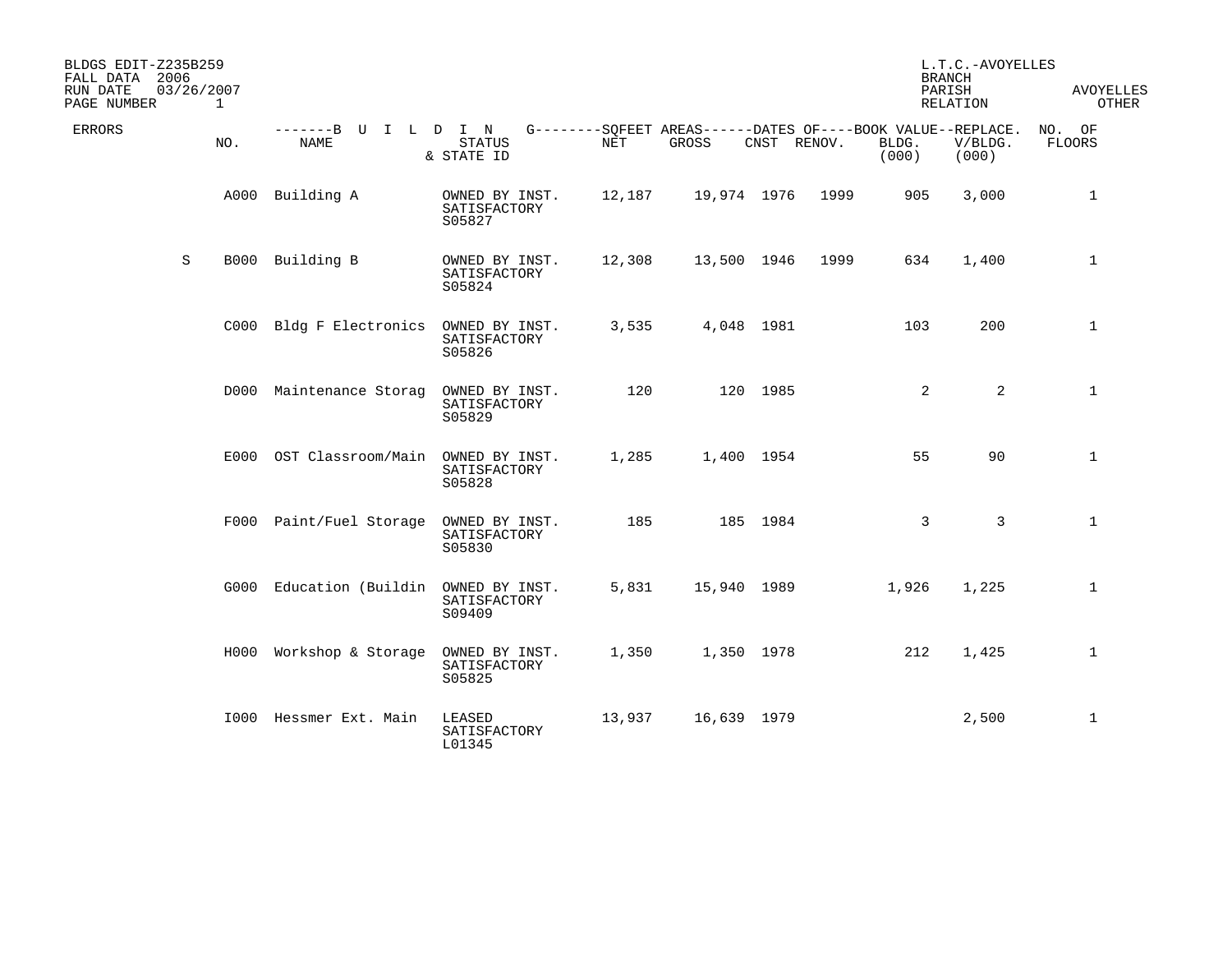| BLDGS EDIT-Z235B259<br>2006<br>FALL DATA<br>RUN DATE<br>PAGE NUMBER | 03/26/2007<br>2 |                       |                                                   |        |                                                                                | <b>BRANCH</b><br>PARISH | L.T.C.-AVOYELLES<br>RELATION | <b>AVOYELLES</b><br>OTHER |
|---------------------------------------------------------------------|-----------------|-----------------------|---------------------------------------------------|--------|--------------------------------------------------------------------------------|-------------------------|------------------------------|---------------------------|
| ERRORS                                                              | NO.             | -------B<br>U<br>NAME | $G - - - - - -$<br>N<br>D<br>STATUS<br>& STATE ID | NET    | -SOFEET AREAS------DATES OF----BOOK VALUE--REPLACE.<br>GROSS<br>RENOV.<br>CNST | BLDG.<br>(000)          | V/BLDG.<br>(000)             | NO. OF<br><b>FLOORS</b>   |
|                                                                     | J000            | Diesel Storage Bui    | OWNED BY INST.<br>SATISFACTORY<br>S05831          | 112    | 1985<br>112                                                                    |                         | 2                            |                           |
|                                                                     | Y000            | Culinary (Building    | OWNED BY INST.<br>SATISFACTORY<br>S09432          | 4,266  | 7,324 1989                                                                     | 873                     | 365                          |                           |
|                                                                     | Z000            | Vo-Tech (Vehicle P    | OWNED BY INST.<br>SATISFACTORY<br>S09433          | 12,730 | 38,930 1989                                                                    | 4,704                   | 2,280                        | 2                         |